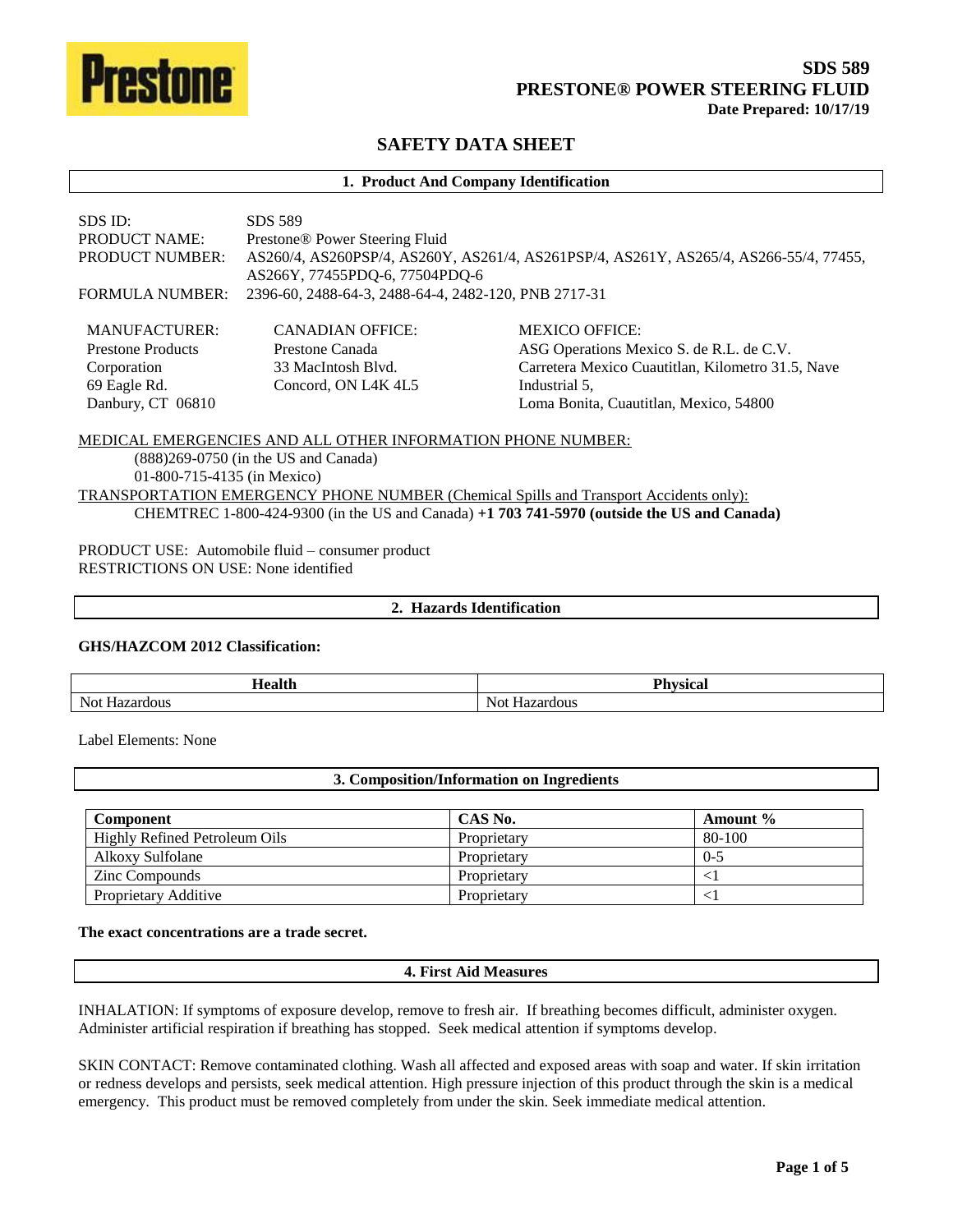

# **SDS 589 PRESTONE® POWER STEERING FLUID Date Prepared: 10/17/19**

EYE CONTACT: Exposed eyes should be immediately flushed with copious amounts of water using a steady stream for a minimum of 15 minutes. If irritation, pain, swelling or tearing persist, seek medical attention.

INGESTION: DO NOT induce vomiting. Get immediate medical assistance by calling an emergency room or poison control center. If medical advice cannot be obtained, take the person and product to the nearest medical emergency treatment center or hospital. If vomiting occurs spontaneously, keep head below hips to prevent aspiration into the lungs. Never give anything by mouth to a person who is unconscious or drowsy.

MOST IMPORTANT SYMPTOMS: Upon ingestion, there is a slight risk of aspiration in the lungs which can lead to pneumonitis and non-cardiogenic pulmonary edema. Prolonged skin contact may cause irritation. Breathing high vapor concentrations may cause headache, dizziness, drowsiness or lung irritation.

INDICATION OF IMMEDIATE MEDICAL ATTENTION AND SPECIAL TREATMENT, IF NEEDED: Oil injection into the skin from high-pressure hydraulic systems may cause severe injury. Seek medical attention immediately. Surgical removal may be necessary.

NOTES TO PHYSICIAN: There is no specific antidote. The petroleum oil and other ingredients in this product are unlikely to produce systemic symptoms following accidental ingestion. Upon ingestion, there is a slight risk of aspiration in the lungs which can lead to pneumonitis and non-cardiogenic pulmonary edema. Do not induce vomiting. If aspiration is suspected the patient should be observed for sign of lung injury. Treatment should be directed at the control of symptoms and clinical conditions. Subcutaneous or intramuscular injection requires prompt surgical debridement. There may be no signs of injury or pain initially. Failure to provide immediate treatment may result in extensive necrosis.

# **5. Firefighting Measures**

SUITABLE EXTINGUISHING MEDIA: Use water fog, foam, carbon dioxide or dry chemical. Water or foam may cause frothing. Cool fire exposed containers with water.

SPECIFIC HAZARDS ARISING FROM THE CHEMICAL: This product can burn but will not readily ignite. Vapors may be released when heated above the flashpoint that can ignite when exposed to an ignition source. In enclosed spaces, heated vapor can ignite with explosive force. Mists or sprays may burn at temperatures below the flashpoint. Containers may rupture from excessive heat. Burning may produce carbon monoxide, carbon dioxide, trace oxides of sulfur, phosphorous, zinc and nitrogen.

SPECIAL FIRE FIGHTING PROCEDURES: Firefighters should wear positive pressure self-contained breathing apparatus and full protective clothing for fires in areas where chemicals are used or stored.

## **6: Accidental Release Measures**

PERSONAL PRECAUTIONS, PROTECTIVE EQUIPMENT AND EMERGENCY PROCEDURES: Wear appropriate protective clothing and equipment (See Section 8).

METHODS AND MATERIALS FOR CONTAINMENT/CLEANUP: Collect material with an inert absorbent material and shovel into appropriate container for disposal. For large spill, recover free product by pumping and place in appropriate, labeled container. Use caution when walking in spilled area. This product can create a slip hazard. Keep out of sewers, watercourses and low areas.

#### **7. Handling and Storage**

PRECAUTIONS FOR SAFE HANDLING: Avoid contact with the eyes. Avoid prolonged or repeated contact with skin and clothing. Avoid breathing vapors or mists. Use with adequate ventilation. Wash exposed skin with soap and water after use.

High pressure injection of this product through the skin is a medical emergency.

Empty containers retain product residue and may be hazardous. Do not cut, weld, drill, etc. containers, even empty. Do not reuse empty containers unless properly cleaned.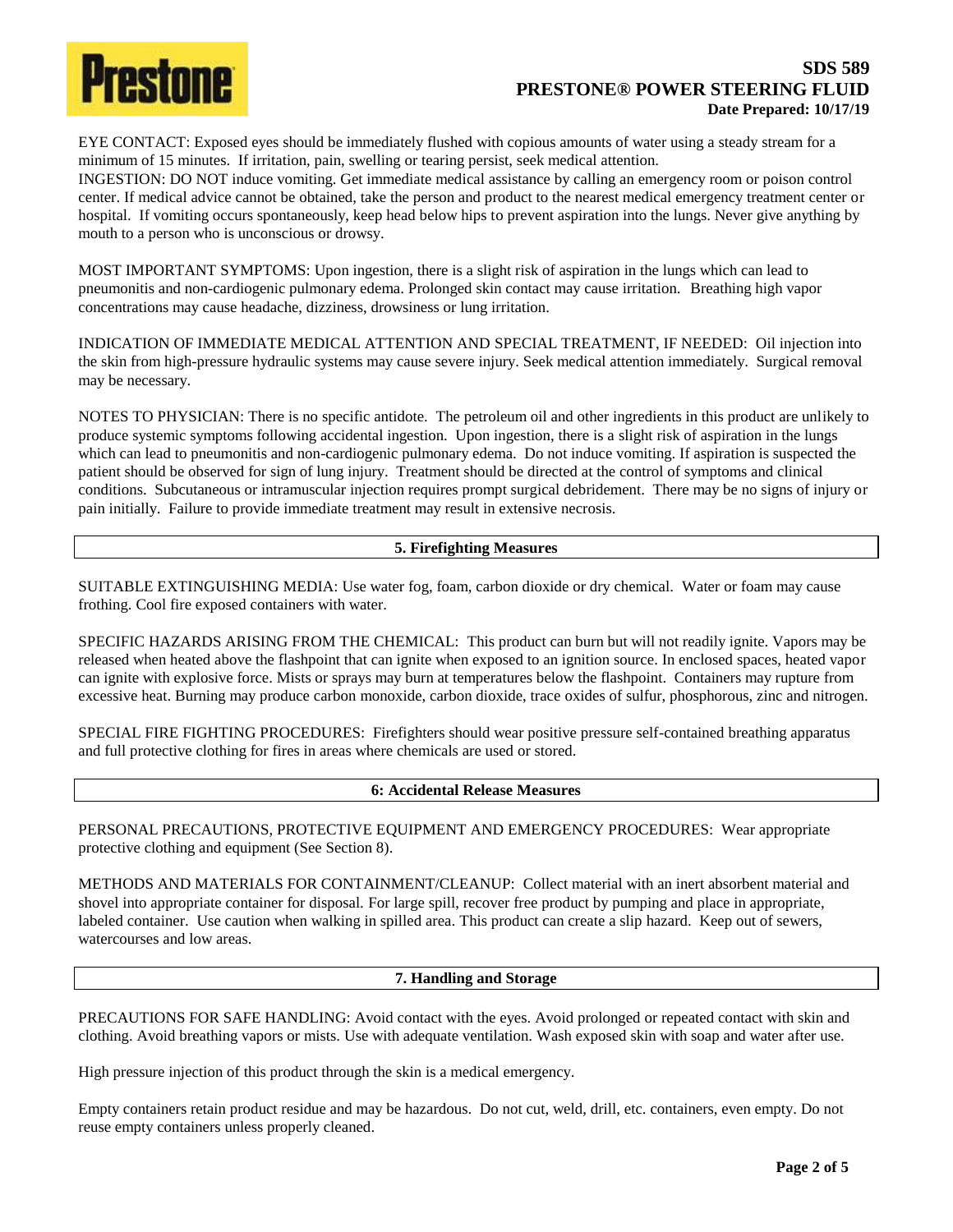

CONDITIONS FOR SAFE STORAGE, INCLUDING ANY INCOMPATIBILITIES: Keep container away from excessive heat and open flames. Keep containers closed when not in use. Store in a cool, dry, well-ventilated area.

### NFPA CLASSIFICATION: IIIB

|  | 8. Exposure Controls / Personal Protection |
|--|--------------------------------------------|
|--|--------------------------------------------|

### EXPOSURE GUIDELINES

| <b>CHEMICAL</b>               | <b>EXPOSURE LIMIT</b>                       |
|-------------------------------|---------------------------------------------|
| Highly Refined Petroleum Oils | $5 \text{ mg/m}^3 \text{OSHA PEL}$          |
|                               | $5$ mg/m <sup>3</sup> (inhalable) ACGIH TLV |
| Alkoxy Sulfolane              | None Established                            |
| <b>Zinc Compounds</b>         | None Established                            |
| Proprietary Additive          | None Established                            |

APPROPRIATE ENGINEERING CONTROLS: None needed under normal use conditions. For operations where the exposure limit may be exceeded, forced ventilation such as local exhaust is required.

### PERSONAL PROTECTIVE EQUIPMENT

RESPIRATORY PROTECTION: None under normal use conditions. For operations where the exposure limit may be exceeded, a NIOSH approved respirator with an organic vapor cartridge and a dust/mist prefilter or supplied air respirator is recommended. Equipment selection depends on contaminant type and concentration. Select in accordance with 29 CFR 1910.134 and good industrial hygiene practice. For firefighting, use self-contained breathing apparatus.

GLOVES: Impervious gloves such as heavy nitrile are recommended where prolonged skin contact may occur. Use heatresistant gloves when handling product at elevated temperatures.

EYE PROTECTION: Safety glasses or chemical splash goggles are recommended.

OTHER PROTECTIVE EQUIPMENT/CLOTHING: Appropriate protective clothing as needed to minimize skin contact. Suitable eye flushing facilities should be available in the work area. Contaminated clothing should be immediately removed and laundered before re-use.

| 9. Physical and Chemical Properties |                                |                             |                                   |
|-------------------------------------|--------------------------------|-----------------------------|-----------------------------------|
|                                     |                                |                             |                                   |
| APPEARANCE:                         | Clear amber oil                | ODOR:                       | Petroleum odor                    |
| <b>ODOR THRESHOLD:</b>              | None                           | $pH$ :                      | Not determined                    |
| MELTING/FREEZING                    | Not applicable                 | <b>BOILING POINT/RANGE:</b> | $>690^{\circ}F (>365.5^{\circ}C)$ |
| POINT:                              |                                |                             |                                   |
| <b>FLASH POINT:</b>                 | >399°F (204°C) COC             | <b>EVAPORATION RATE:</b>    | Slow                              |
| FLAMMABILITY (SOLID,                | Not Applicable                 | FLAMMABILITY LIMITS:        | LEL: Not determined               |
| GAS)                                |                                |                             | UEL: Not determined               |
| <b>VAPOR PRESSURE:</b>              | $< 0.1$ mm Hg @ 20 $\degree$ C | <b>VAPOR DENSITY:</b>       | >1                                |
| <b>RELATIVE DENSITY:</b>            | 0.87                           | <b>SOLUBILITIES</b>         | Water: Negligible                 |
| PARTITION COEFFICIENT               | $>6$ (based on similar)        | <b>AUTOIGNITION</b>         | Not determined                    |
| (n-octanol/water)                   | products)                      | TEMPERATURE:                |                                   |
| <b>DECOMPOSITION</b>                | Not determined                 | VISCOSITY:                  | 42.2 – 49.6 cST @ 40 $^{\circ}$ C |
| TEMPERATURE:                        |                                |                             |                                   |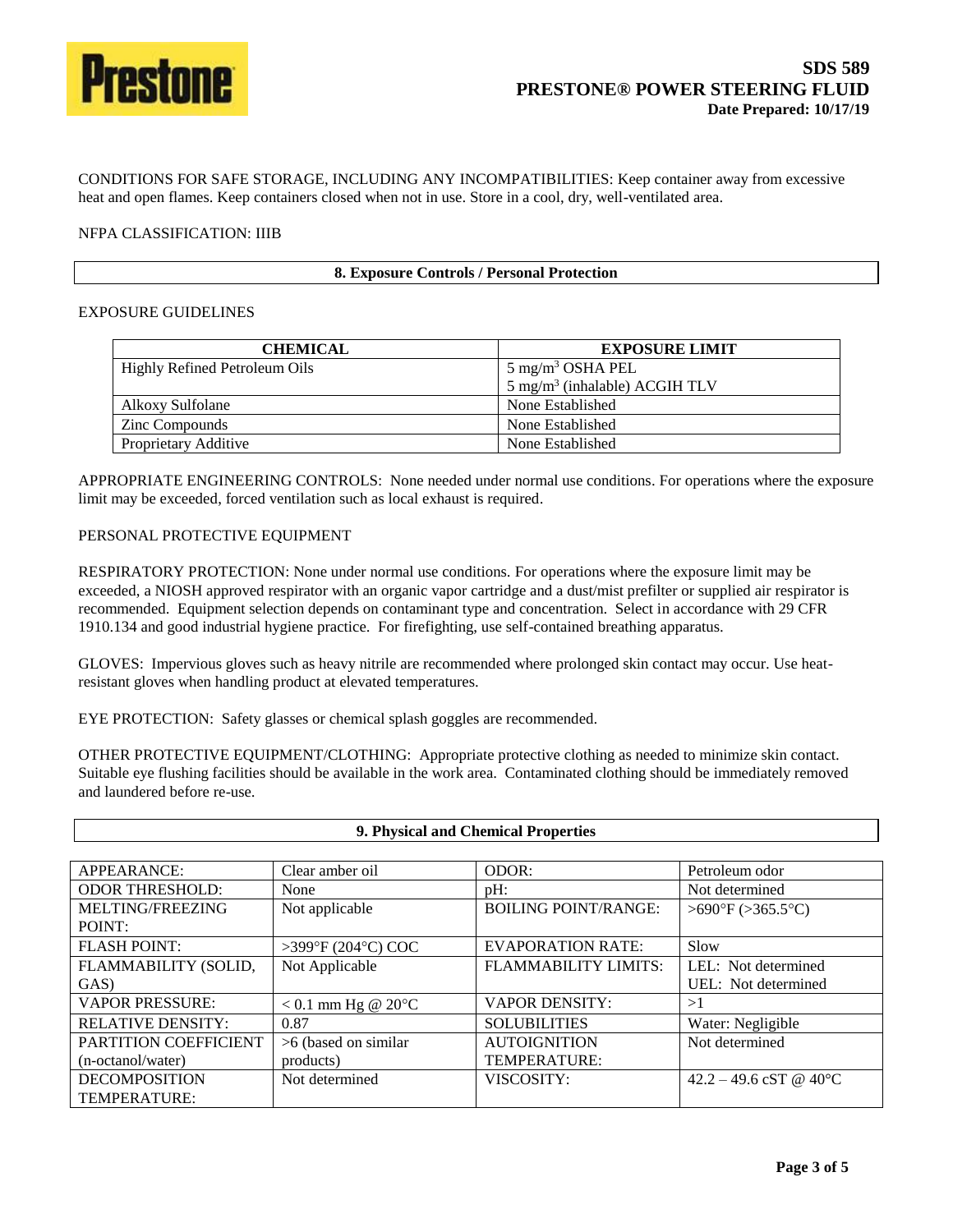

### **10. Stability and Reactivity**

REACTIVITY: Normally unreactive.

CHEMICAL STABILITY: Stable

POSSIBILITY OF HAZARDOUS REACTIONS: Reaction with strong oxidizers will generate heat.

CONDITIONS TO AVOID: Keep away from excessive heat and open flames.

INCOMPATIBLE MATERIALS: Strong oxidizing agents.

HAZARDOUS DECOMPOSITION PRODUCTS: Combustion may produce carbon monoxide, carbon dioxide, phosphorus, nitrogen, sulfur oxides, zinc oxides, and various hydrocarbons.

#### **11. Toxicological Information**

#### **POTENTIAL HEALTH EFFECTS:**

#### **ACUTE HAZARDS:**

INHALATION: Prolonged exposure to mists or vapors in a poorly ventilated areas may result in dizziness, drowsiness, headache, nausea and in extreme cases, lipid pneumonitis.

SKIN CONTACT: Prolonged contact may cause irritation. High pressure injection of this product through the skin may cause possible extensive tissue damage resulting in loss of a finger, hand or arm. There may be no sign of initial injury or pain.

EYE CONTACT: Direct eye contact may result mild irritation with redness, tearing, stinging and swelling.

INGESTION: Ingestion of this product is not expected to result in any acute systemic toxic effects. If more than several mouthfuls are swallowed, abdominal discomfort, headache, drowsiness, belching, nausea, vomiting and diarrhea may occur. If swallowed, aspiration into the lungs during ingestion or vomiting may result in lipid pneumonitis.

CHRONIC EFFECTS: Prolonged or repeated skin contact may remove skin oil, leading to possible skin irritation or dermatitis.

CARCINOGENICITY LISTING: None of the components of this product present at greater than 0.1% are listed as carcinogens by OSHA, IARC, NTP or ACGIH.

### **ACUTE TOXICITY VALUES:**

Highly Refined Petroleum Oils: LD50 Oral Rat: >5,000 mg/kg LD50 Dermal Rabbit: >2,000 mg/kg

#### **12. Ecological Information**

ECOTOXICITY: No data available for product.

PERSISTENCE AND DEGRADABILITY: Inherently biodegradable in aerobic conditions. Partition Coefficient (log Kow) : >6 (based on similar materials)

BIOACCUMULATIVE POTENTIAL: No data available for product.

MOBILITY IN SOIL: No data available for product.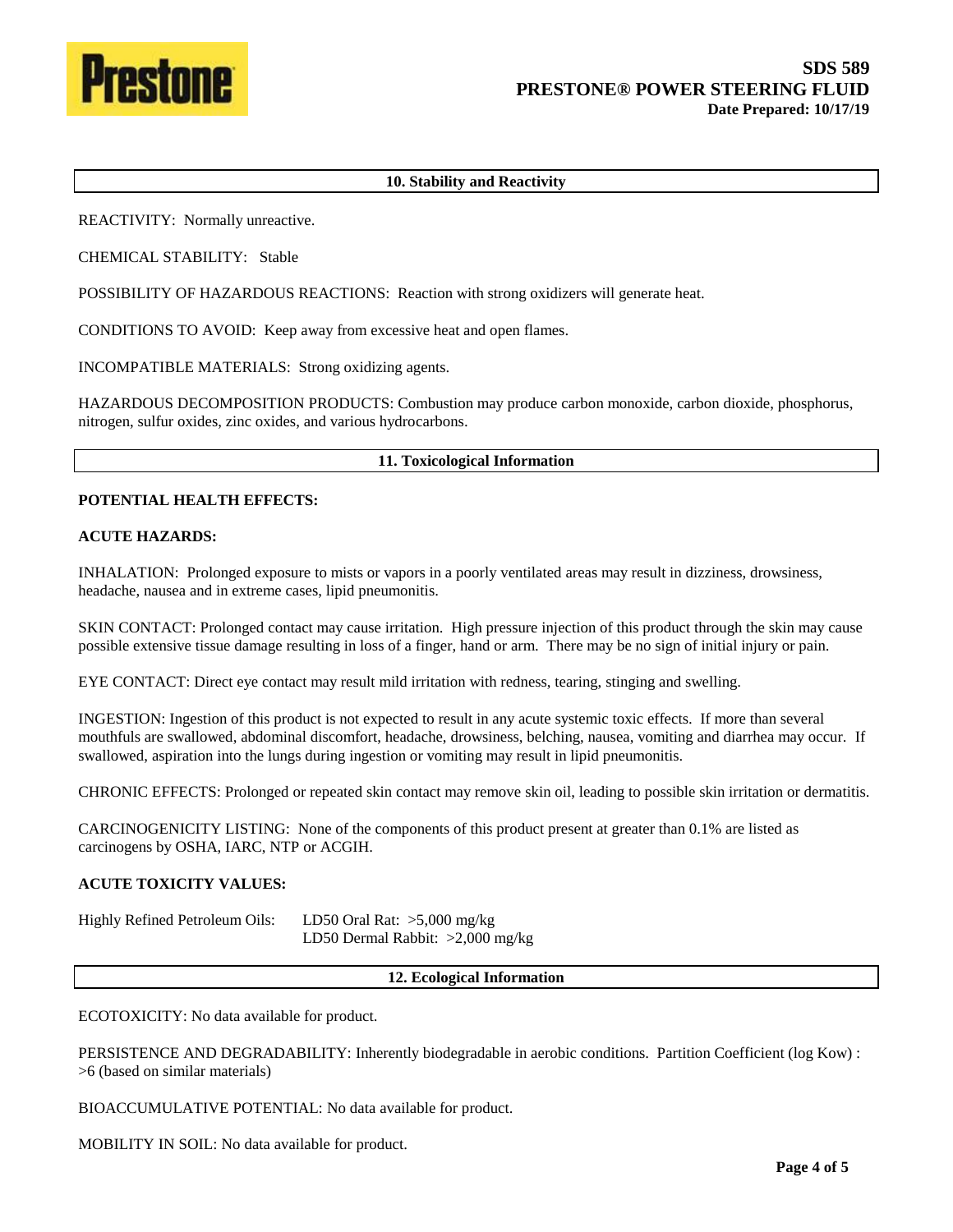

OTHER ADVERSE EFFECTS: Analysis for ecological effects has not been conducted on this product. However, if spilled, this product and any contaminated soil or water may be harmful to human, animal, and aquatic life. Also, the coating action associated with petroleum products can be harmful or fatal to aquatic life and water fowl.

#### **13. Disposal Considerations**

Recycle, incinerate or landfill in accordance with all local, state/provincial and federal regulations.

#### **14. Transport Information**

U.S. DOT HAZARD CLASSIFICATION: Not Regulated

DOT MARINE POLLUTANTS: This product does not contain Marine Pollutants as defined in 49 CFR 171.8.

IMDG CODE SHIPPING CLASSIFICATION: Not Regulated

CANADIAN TDG CLASSIFICATION: Not Regulated

#### **15. Regulatory Information**

EPA SARA 311/312 HAZARD CLASSIFICATION: Classified under OSHA Hazcom 2012 GHS classification as per Section 2 of this SDS.

EPA SARA 313: This Product Contains the Following Chemicals Subject to Annual Release Reporting Requirements under SARA Title III, Section 313 (40 CFR 372): Zinc Compounds <1%

PROTECTION OF STRATOSPHERIC OZONE: This product is not known to contain or to have been manufactured with ozone depleting substances as defined in 40 CFR Part 82, Appendix A to Subpart A.

CERCLA SECTION 103: This product is not subject to CERCLA reporting requirements, however, oil spills are reportable to the National Response Center under the Clean Water Act. Many states have more stringent release reporting requirements. Report spills required under federal, state and local regulations.

CALIFORNIA PROPOSITION 65: This product contains the following chemicals known to the state of California to cause cancer and/or reproductive harm: None known

EPA TSCA INVENTORY: All of the components of this material are listed on the Toxic Substances Control Act (TSCA) Chemical Substances Inventory.

CANADIAN ENVIRONMENTAL PROTECTION ACT: All of the ingredients are listed on the Canadian Domestic Substances List.

EUROPEAN INVENTORY OF EXISTING COMMERCIAL CHEMICAL SUBSTANCES (EINECS): All of the ingredients are listed on the EINECS inventory.

AUSTRALIA: All of the ingredients of this product are listed on the Australian Inventory of Chemical Substances.

KOREA: All of the ingredients of this product are listed on the Korean Existing Chemical List (KECL).

PHILIPPINES: All of the ingredients of this product are listed on the Philippine Inventory of Chemical and Chemical Substance (PICCS)

CHINA: All of the ingredients of this product are listed on the Inventory of Existing Chemical Substance in China (IECSC).